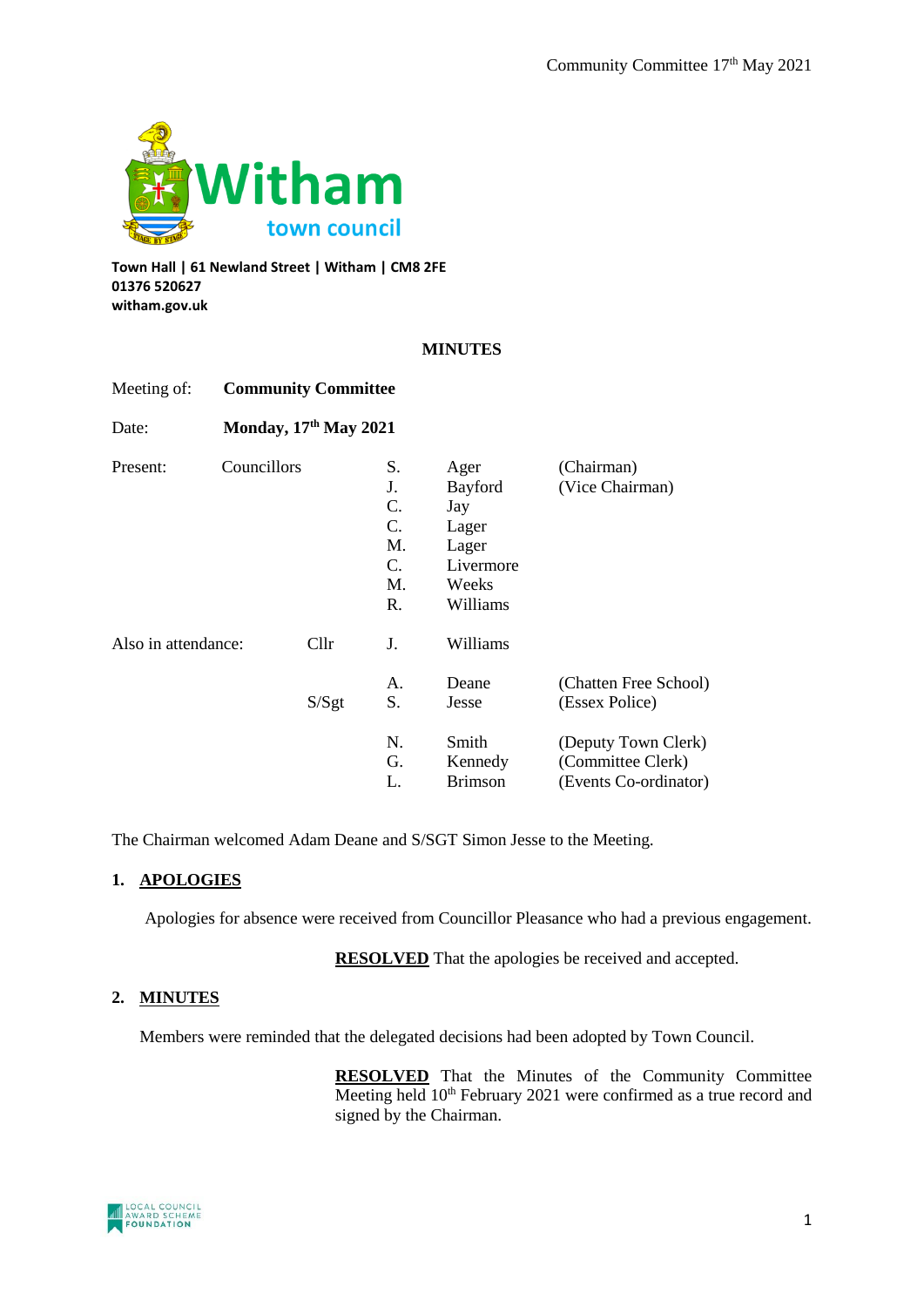## **3. INTERESTS**

There were no declarations of interest.

## **4. QUESTIONS AND STATEMENTS FROM THE PUBLIC**

No members of the press or public were present to make representation.

## **5. GUEST SPEAKER**

The Chairman welcomed Mr Adam Deane of Chatten Free School to give a presentation.

Mr Deane explained that he was the Head of Chatten Free School which was being purpose built in Rickstones Road for severely autistic children from 4 to 19 years of age with pre-verbal and challenging behaviour. He explained that the school would open initially with 25 pupils and then rise annually to 50 then 75 pupils.

Mr Deane said that the school building would be a specialist environment with the hall built like a shopping mall, to teach the students how to live in the world and be able to communicate. The core purpose was to ensure that children were happy and healthy and grew to be as independent as possible. Mr Deane stated it was important to ensure that students can communicate their basic needs and this needs to be taught as early as possible. The children would be taught specific life skills from basic communication to tolerance, personal hygiene and safety. Mr Deane stated that students would have one to one training from tutors, geared to their specific needs whilst being supported by speech therapists and other members of staff.

Mr Deane thanked Members for the opportunity to speak and stated that he hoped to form a positive relationship with the Town Council.

The Chairman thanked Mr Deane and hoped there would be an opportunity to visit the school in due course.

## **6. ESSEX POLICE, PSCO & SPECIAL CONSTABLE UPDATES**

The Chairman welcomed S/SGT Simon Jesse to the Meeting.

S/Sgt Jesse explained that he had increased his hours on patrol and hoped Members found his reports informative. He spoke about vehicle theft and criticism received through social media but that arrests had now been made. S/SGT stated that the town's ANPR (Automated Number Plate Recognition) cameras work well but that one was needed for Maldon Road. He said that there had been anti-social behaviour in Cypress Road which following police action had now ceased. S/SGT Jesse urged residents to report incidents on-line rather than relying on social media.

S/SGT Jesse reminded Members that electric scooters were illegal and classed as a motor vehicle; parents of young children using these scooters were given a warning, anyone over 16 would have their scooter removed and crushed.

The Chairman thanked S/SGT Jesse for his report.

## **7. COMMITTEE INCOME, EXPENDITURE & BUDGET REPORT**

The committee income  $\&$  expenditure report for the period 1<sup>st</sup> April 2020 to 31<sup>st</sup> March 2021 was received.

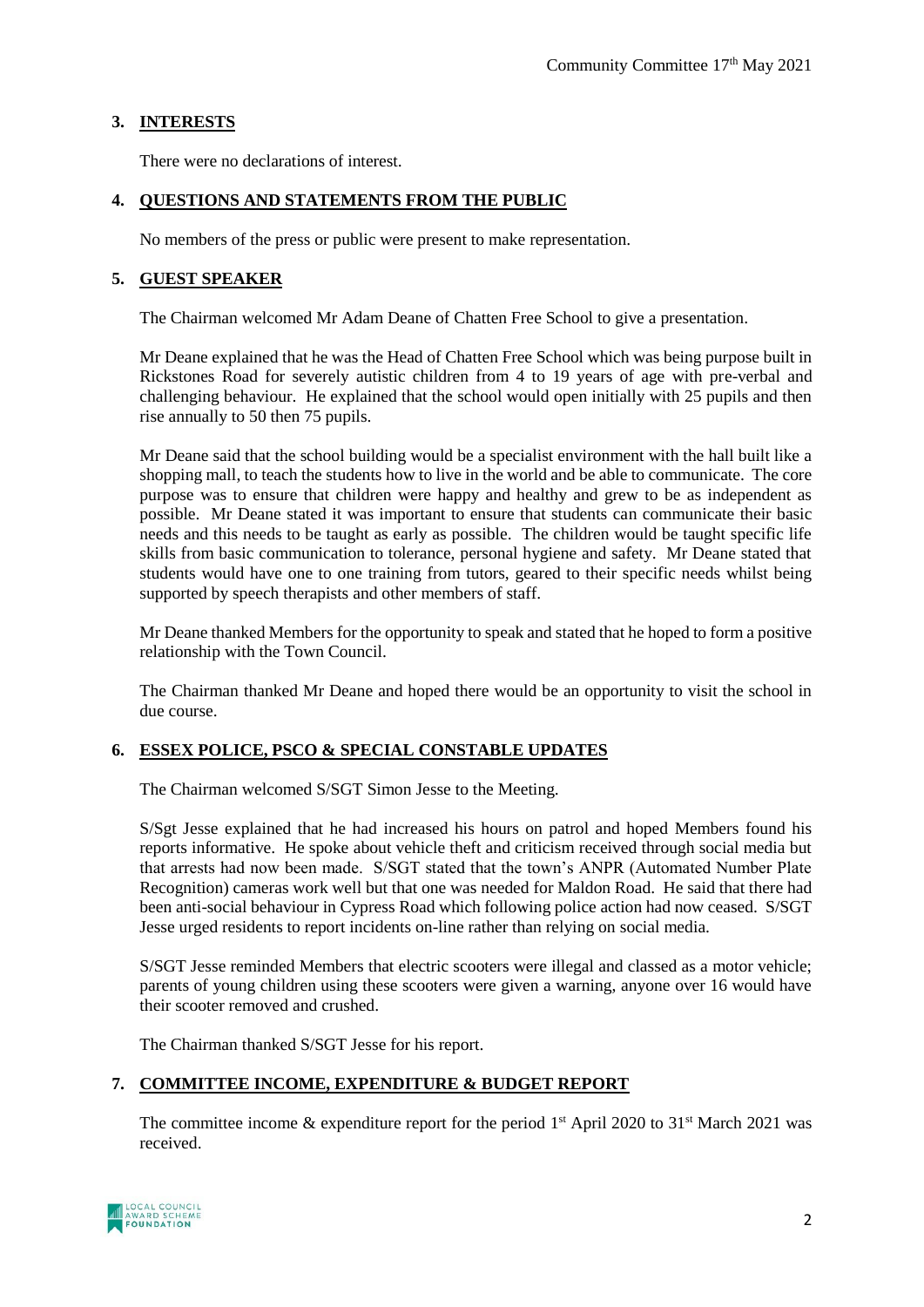**RESOLVED** That the Community Committee income and budget report for 2020/2021 be received and noted.

#### **8. CLERK'S REPORT**

The Clerk had nothing to report.

## **9. SOCIAL ISOLATION WORKING GROUP**

The Notes from the Social Isolation Working Group Meetings held  $6<sup>th</sup>$  March 2020 and 7<sup>th</sup> May 2021 were received.

The Chairman hoped that the Group would become more active as Covid restrictions allowed and stated that all Members of the Town Council would be asked to assist with events on a one-off basis. Members spoke about a possible Friendship Bench scheme and the need to be mindful not to encourage anti-social behaviour.

**RESOLVED** That the Notes be received and information noted.

## **10. YOUTH WORKING GROUP**

The Notes from the Youth Working Group Meetings held 18<sup>th</sup> March 2021 and 29<sup>th</sup> April 2021 were received.

A verbal report on the Essex Association of Local Councils Youth Conference was given.

Members discussed the District Council's plans relating to the skate park consultation and stated that the Town Council should be involved. Members spoke about play facilities in the town and where shortages in LAPS (Local Areas for Play), LEAPS (Locally Equipped Areas for Play) and NEAPS (Neighbourhood Equipped Areas for Play) occur.

The suggestion was made that an investigation into existing play provision should be commissioned.

> **RESOLVED** That the Notes be received and an investigation be commissioned for existing play areas and future requirements.

## **11. WITHAM TOWN COUNCIL EVENTS UPDATE**

The Events Co-ordinator gave an update and presentation on proposed Town Council events. She spoke of the successful Easter Egg Hunt and the positive feedback from participants regardless of the weather. 196 children and over 400 people took part, all socially distanced it was said that there was potential for this event to expand.

The Community Day could not take place in the Town Park as this would normally be held just before Covid Restrictions were due to be relaxed. Not all groups were currently meeting therefore the event would not be viable this year.

**RESOLVED** That the Community Day be cancelled.

The Events Co-Ordinator explained that with the cancellation of Community Day it was proposed to bring forward the Dog Show to  $3^{rd}$  July 2021. The event would be held from 10 until  $\overline{3}$  p.m. on the River Walk, with display arena, trade stalls and charities along with catering stalls.

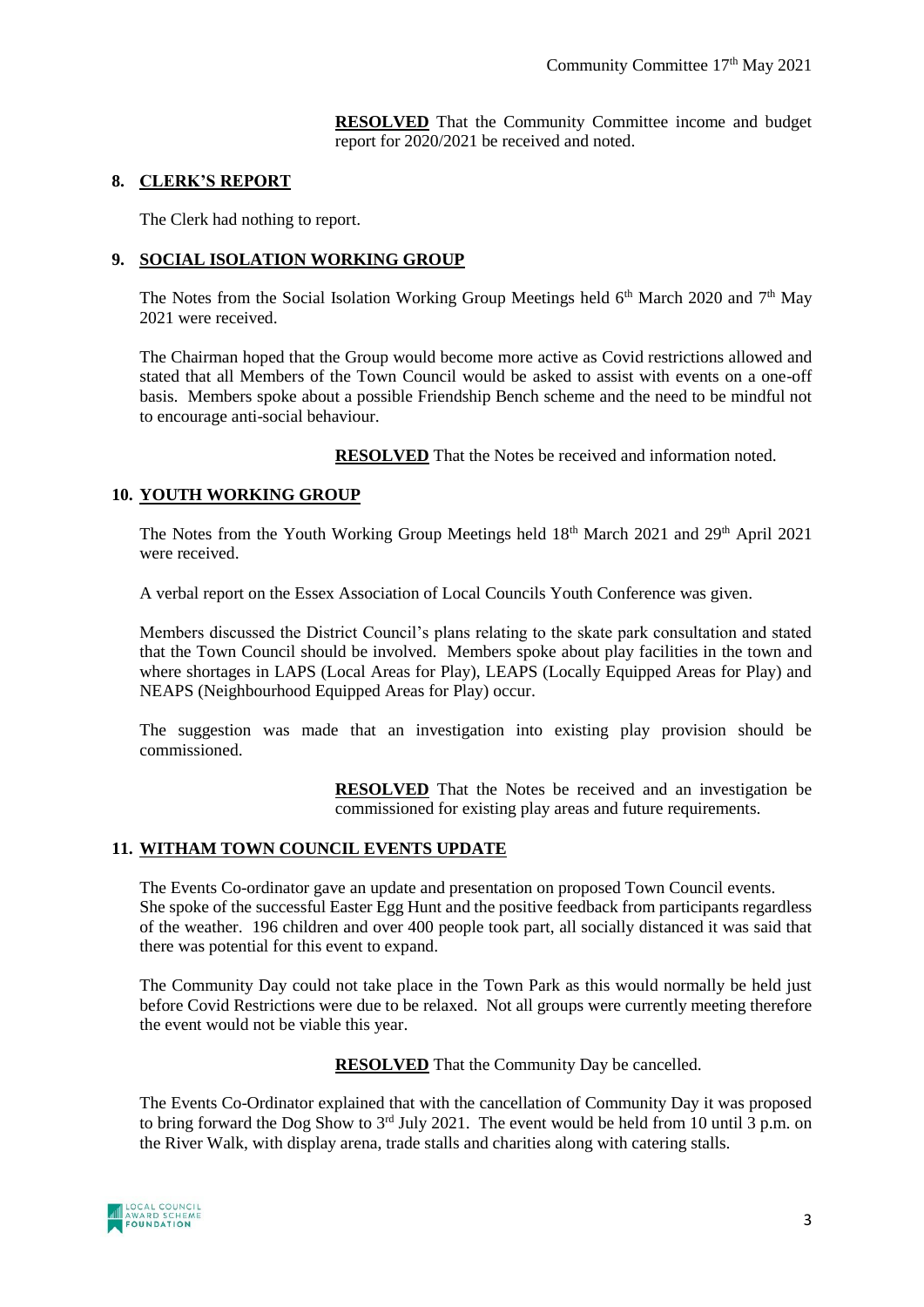The Events Co-Ordinator explained that it would not be possible to hold the Puppet Festival in its usual format but it was envisaged that the event would be held in the afternoon for children and for adults in the evening.

The Events Co-Ordinator then spoke about the Halloween event which would entail a series of puzzles following a trail, it was hoped that this would not be impacted if there were further Covid-19 restrictions later in the year.

It was hoped that the Christmas Events, to include a Christmas Market, would be achievable this year along with the Winter Wonderland lights on the River Walk.

> **RESOLVED** That the information be received and that the Dog Show for 3rd July 2021 be confirmed.

# **12. CCTV**

A report was received regarding CCTV along with the figures logged by the Monitoring Office.

The Clerk explained that a tablet is used by police to access the CCTV system which was found to be useful.

Members recognised that the incidents logged were small but it was necessary to take into consideration the deterrent effect. It was considered that CCTV promotes the feeling of safety but concern was expressed about the costs of monitoring cameras.

> **RESOLVED** That a full report be prepared and submitted to Town Council.

## **13. EXCLUSION OF PRESS & PUBLIC**

**RESOLVED** That under the Public Bodies (Admissions to Meetings) Act 1960, the press and public be excluded from the Meeting for the consideration of the remaining items of business on the grounds they involve the likely disclosure of exempt information falling within Schedule 12A (Section 3) of the Local Government Act 1972.

#### **14. SOCIAL MEDIA STATISTIC REPORT**

Social media statistics' report was received.

**RESOLVED** That the information be received and noted.

## **15. INFORMATION CENTRE STATISTICS**

Information Centre statistics' report was received.

**RESOLVED** That the information be received and noted.

There being no further business the Chairman closed the Meeting at 9.08 p.m.